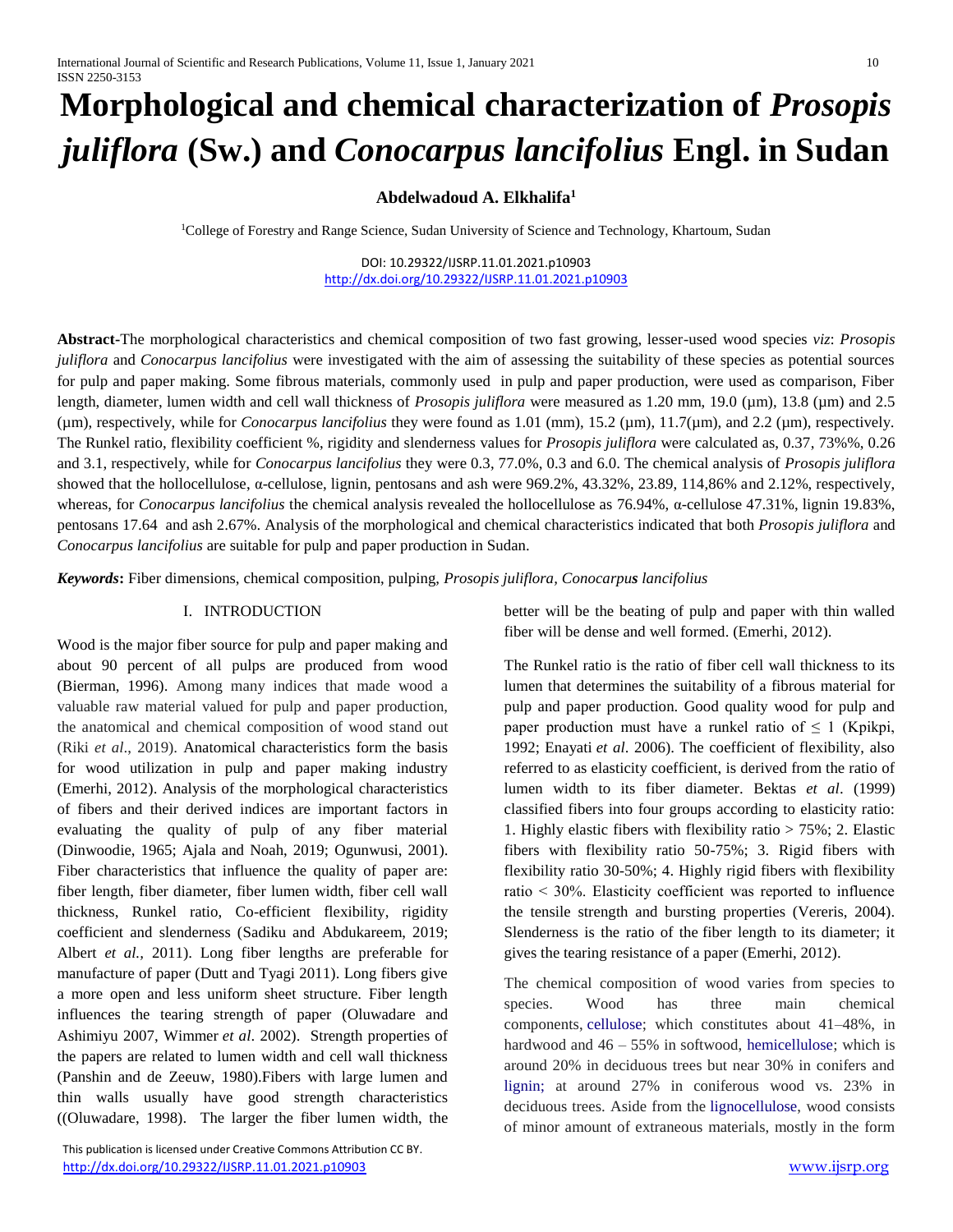of organic extractives and inorganic minerals (ash) usually 4 – 10% (Panshin and de Zeeuw, 1980). Wood fiber characteristics and chemical composition are two important parameters which determine its suitability as raw material for the production of pulp and paper. The extractive content has a direct effect on the pulp yield, a high content reduce pulp yield. On other hand holocellulose, α-cellulose and lignin content are mainly related to pulping behavior. (Panshin and de Zeeuw 1980).

*Prosopis sp*. (mesquite) was introduced in Sudan since 1917 and is now vigorously spreading in all parts of the country (Abdel Bari, 1986). *Prosopis juliflora* is fast-growing multistemmed tree tolerant to arid conditions and saline soils (NAS, 1983). *Conocarpus lancifolius* (damas) of family combretaceae is native to Somalia and Saudi Arabia and was introduced in Sudan in 1950. It is considered as a fast growing wood species reaching a height of  $10 - 20$  m in 8 years. It is tolerant to extremely low rainfall and extreme heats (Bosshard and Wendroff, 1966). In Sudan, most forest tree species are under-utilized and only few of them have been studied as a suitable raw material for pulp and paper making (Saeed, *et al.*2017).The utilization of *Prosopis chilensis* and *Conocarpus lancifolius* has been limited to fuel wood and local constructions. The present study aimed at characterizing the fiber morphology and chemical composition of *Prosopis chilensis* and *Conocarpus lancifolius* in order to assess their suitability for pulp and paper production.

# Ⅱ. MATERIALS AND METHODS

# **Wood samples**

Wood samples of *Prosopis juliflora* and *Conocarpus lancifolius* were obtained from Soba area south Khartoum (Lat.  $15^{\circ}36^{\prime}$  N, long.  $36^{\circ}55^{\prime}$  E). Three normal trees from each wood species were manually felled and 5 discs of 2.5 thick were cut down from each wood species. Disks were then taken to the laboratory in the College of Forestry and Range Science for chemical and anatomical analysis. Chips were cut out from the discs and were ground in a Wiley mill, air dried and stored at -24°C in sealed container until chemical analysis.

#### **Fiber characteristics and derived values**

Separation of wood fibers was carried out following Franklin method (Franklin, 1945). Small silvers of each wood species were macerated in a mixture (50/50, v/v) of glacial acetic acid and 30% hydrogen peroxide. The cook was allowed to boil in water for  $1 - 2$  hours. Some macerated fibers were randomly selected, stained with aqueous solution of safranin and mounted on slides using Canada balsam. After drying they were examined under a microscope. For each wood species 50 fiber dimensions were measured which included: fiber length, fiber diameter and lumen width. The derived indices values calculated were Runkel ratio  $(2 \times$  cell wall thickness/lumen diameter), coefficient of flexibility (lumen diameter/fiber diameter ×100), coefficient of rigidity (double cell wall thickness/fiber diameter) and slenderness ratio (fiber length/fiber diameter).

#### **Chemical composition**

The chemical analysis was carried out following TAPPI standard methods except for hollocellulose according to wise *el al*. (1946), and lignin according to Khristova and Gabir (1984). Tests were carried out according to the following methods: ash content via TAPPI T 211 om-93; α-cellulose via TAPPI T 203 cm-99; 1%NaOH TAPPI T 212 om-98; Alcohol/benzene via TAPPI T 204 cm-97; Hot water solubility via TAPPI T 207 cm-99; Pentosans via TAPPI 223 cm-01. All tests were carried out in three or more replicates.

### Ⅲ. RESULTS AND DISCUSSION

The results of the fiber dimensions of *Prosopis juliflora* and *Conocarpus lancifolius* and their comparison with other common pulp fibers are presented in Table 1. The average fiber length of *Prosopis juliflora* (1.20 mm) and *Conocarpus lancifolius* (1.01 mm) are in the range of hardwood fibers (1.0 – 1.8 mm, Hurter 1997) and are both longer than that of *E*. *tretecornis* (0.85 mm) and wheat straw (0.74 mm), but shorter than *P. patula* (2.37 mm). The fiber width of *Posopis juliflora*  (19.04 µm) and *Conocarpus lancifolius* (15.24µm) are almost similar to those of *E. tretecornis*, wheat straw and kenaf. On the other hand, lumen diameter values of *Prosopis juliflora*  (16.10 µm) and *Conocarpus lancifolius* (13.1 µm) are both higher than that of *E. tretecornis*, wheat straw and kenaf. Cell wall thickness of both *Prosopis juliflora (*1.97 µm) and *Conocarpus. lancifolius* (1.48 µm) are thinner than those of *P. patula*, *E. tretecornis,* wheat straw and kenaf. This result indicated that fibers of *Prosopis juliflora* and *Conocarpus lancifolius* are comparatively long, wide and have wide lumen with thin cell wall.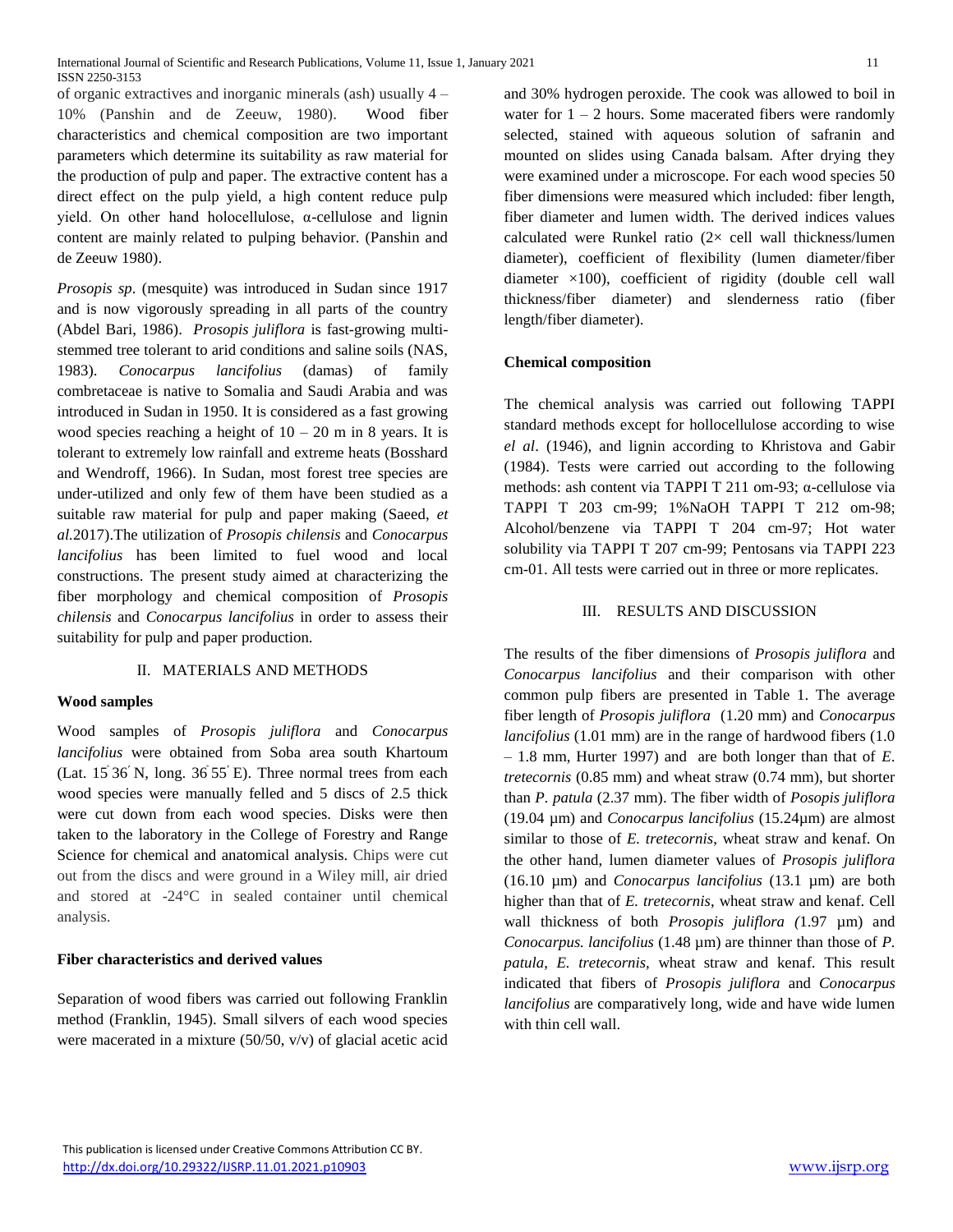| Fiber property                   | Prosopis<br>juliflora | Conocarpus<br>lancifolius | Pinus<br>$p$ atula <sup>1</sup> | Eucalyptus<br>tretecornis <sup>2</sup> | Wheat<br>straw <sup>3</sup> | Kenaf <sup>4</sup> | Source: <sup>1</sup> Modes<br>et al., (2019);<br><sup>2</sup> Dutt and Tyagi,<br>$(2011)$ ; <sup>3</sup> Deniz et |
|----------------------------------|-----------------------|---------------------------|---------------------------------|----------------------------------------|-----------------------------|--------------------|-------------------------------------------------------------------------------------------------------------------|
| Fiber length(mm)                 | 1.20                  | 1.01                      | 2.37                            | 0.85                                   | 0.74                        | 1.29               |                                                                                                                   |
| Fiber width $(\mu m)$            | 19.0                  | 15.20                     | 40.32                           | 16.14                                  | 13.20                       | 22.10              | al., (2004);                                                                                                      |
| Lumen width $(\mu m)$            | 13.80                 | 11.70                     | 29.09                           | 6.10                                   | 4.00                        | 12.70              | <sup>4</sup> Ververis et al.,<br>(2004)                                                                           |
| Cell wall<br>thickness $(\mu m)$ | 2.50                  | 2.20                      | 5.49                            | 5.10                                   | 4.60                        | 4.30               |                                                                                                                   |

Table: 1 Fiber dimensions of *Prosopis juliflora* and *Conocarpus lancifolius* as compared to other pulp raw materials.

Table 2 presents the values of derived morphological indices of *Prosopis* j*uliflora* and *Conocarpus lancifolius* as compared to other fibrous materials. Runkel ratio of *Prosopis juliflora*  (0.37) and *Conocarpus lancifolius* (0.38) are both lower than that of *E.tretecornis*, wheat straw and kenaf. Runkel ratio is recognized an important property in determining the suitability of fiber for pulp production. It is related to paper conformity and pulp yield (Emerhi, 2012). The fibers with Runkel ratio less than 1.0 are considered thin walled fibers and good mechanical properties are usually obtained when Runkel ratio is below 1.0 (Dutt and Tyagi,2011). This low Runkel ratio is expected to have a positive effect on tensile and bursting strengths as well as on folding endurance (Riki *et al*, 2019). The Flexibility coefficient was calculated as 73.0 and 77.0% for *Prosopis juliflora* and *Conocarpus lancifolius*  respectively, which are higher than that of *E.tretecornis*, wheat straw and kenaf, but comparable to that of *P. patula.* According to Bektas *et al*. (1999) who classified fibers based

on flexibility ratio, *Prosopis juliflora* is classified as elastic fibers (Flexibility coefficient 50-75%) whereas *Conocarpus lancifolius* has high elastic fibers (Flexibility coefficient >75%). Noah *et al.* (2015) reported that flexibility coefficient  $\geq$  50 are necessary for paper making because paper strength tends to improve with increasing flexibility coefficient. From the result obtained, the fibers of both wood species are flexible and will collapse easily to produce good surface contact or increased fiber-to-fiber bonding. Coefficient of rigidity of *Prospis juliflora* (0.26) and *Conocarpus lancifolius*  $((0.3)$  were near to that of wheat straw and kenaf. Slenderness ratio of *Prospis juliflora* (63.1) and *Conocarpus lancifolius* (66.0) are both higher than that of *P. patula, E.tretecornis*, wheat straw, and kenaf. The acceptable values for slenderness values are > 33 (Xu *et al.* 2006). The overall morphological properties of *Prosopis juliflora* and *Conocarpus lancifolius*, as compared to other pulp raw materials, indicate the suitability of these two wood species for pulp and paper production.

Table: 2 Derived morphological indices of *Prosopis juliflora* and *Conocarpus lancifolius* as compared to other pulp raw materials.

| Derived values                         | Prosopis<br>juliflora | Conocarpus<br>lancifolius | Pinus<br>$p$ atula <sup>1</sup> | Eucalyptus<br>tretecornis <sup>2</sup> | Wheat<br>straw <sup>3</sup> | Kenaf <sup>4</sup> | Source: <sup>1</sup> Modes<br>et al., (2019);<br><sup>2</sup> Dutt and Tyagi, |
|----------------------------------------|-----------------------|---------------------------|---------------------------------|----------------------------------------|-----------------------------|--------------------|-------------------------------------------------------------------------------|
| Runkel ratio (RR)                      | 0.37                  | 0.38                      | 0.43                            | 1.64                                   | 2.30                        | 0.68               | $(2011)$ ; <sup>3</sup> Deniz et<br>al., (2004);                              |
| coefficient<br>Flexibility<br>$(FC)$ % | 73.0                  | 77.0                      | 72.1                            | 38.0                                   | 30.0                        | 57.0               | <sup>4</sup> Ververis et al.,<br>(2004)                                       |
| Rigidity coefficient<br>(RC)           | 0.26                  | 0.30                      |                                 | 0.63                                   | 0.35                        | 0.39               |                                                                               |
| Slenderness ratio (SR)                 | 63.1                  | 66.0                      |                                 | 52.66                                  | 56.1                        | 58.6               |                                                                               |

Table 3 shows the chemical composition of *Prosopis juliflora* and *Conocarpus lancifolius* and their comparison with *P. patula, E. tretecoronis*, wheat straw and kenaf. Hollocellulose

 This publication is licensed under Creative Commons Attribution CC BY. <http://dx.doi.org/10.29322/IJSRP.11.01.2021.p10903> [www.ijsrp.org](http://ijsrp.org/)

content of *Prosopis juliflora* (69.20%) is lower than that of kenaf (76.5%) and wheat straw (74.5%), but near to that of *P. patula* (71.6%) and *E. tretecoronis* (66.5%)*.* On the other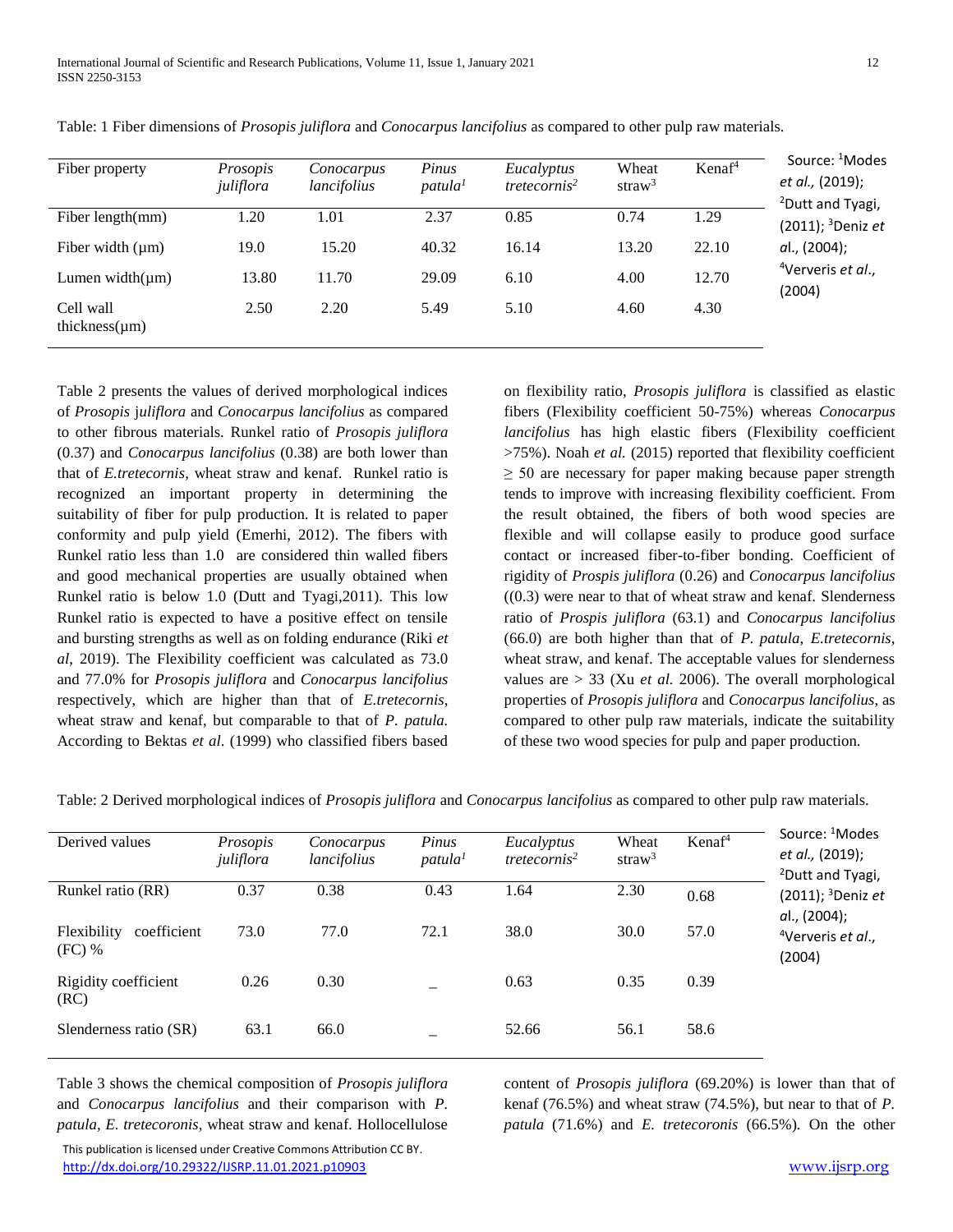hand, holocellulose content of *Conocarpus lancifolius* (76.94%) is higher than that of wheat straw and *P. patula* and is similar to that of kenaf. The α-cellulose content of *Conocarpus lancifolius* (47.31%) is higher than that of *Prosopis juliflora* (42.32). However both values are higher than those of *P. patula, E. tretecornis*, and wheat straw (40.0%, 45.04%, and 38.20%, respectively).  $\alpha$ -cellulose content of *Conocarpus lancifolius* is similar to that of kenaf. The holocellulose content is a quantitative indication of fibrous raw material influencing consideration of its suability for pulp (Alen, 2000). Results on cellulose and hollocellulose content indicated that wood of both *Prosopis juliflora* and *Conocarpus lancifolius* are suitable raw materials for pulping. The lignin content of *Prosopis juliflora* (23.9%) is lower than that of *P. patula* (28.7%) and *E. tretecornis* (28.20%). However it is higher than that of kenaf (19.20%) and wheat straw (15.30%). On the other hand, lignin content of

*Conocarpus lancifolius* (19.83%) is similar to that of kenaf, but lower than *P. patula* and *E. tretecornis*. However, these results are comparable with that of hardwoods (17-26) and lower than softwoods (25-32) (Ates, *at al*. 2008). Hot water extractive content of *Prosopis juliflora* (11.02%) and *Conocarpus lancifolius* (8.06%) are both higher than *P patula* (5.9%), *E*. *tretecornis* (4.01%) and kenaf (7.50%) but lower than that of wheat straw (14.0%). Alcohol-benzene solubility of *Prosopis juliflora* (7.82%) is more than twice that of *C*onocarpus *lancifolius*, *P. patula* and kenaf, but similar to wheat straw (7.80%). 1%NaOH solubility of *Prosopis juliflora* (24.83%) and *Conocarpus lancifolius* are both higher than that of *P. patula* and *E. tretecornis,* but lower than wheat straw and kenaf*.* Ash content of *Prosopis juliflora* (2.12%) and *Conocarpus lancifolius* (2.67) are higher than that of *P. patula* and *E. tretecornis* (1.01% and 1.12%, respectively), but lower than wheat straw (4.01

Table: 3 chemical composition of *Prosopis juliflora* and *Conocarpus lancifolius* as compared to other pulp raw material.

| Component%          | Prosopis<br>juliflora | Conocarpus<br>lancifolius | Pinus<br>patula <sup>1</sup> | Eucalyptus<br>tretecornis <sup>2</sup> | Wheat<br>straw <sup>3</sup> | Kenaf <sup>4</sup> |                                                                                                                                                                     |
|---------------------|-----------------------|---------------------------|------------------------------|----------------------------------------|-----------------------------|--------------------|---------------------------------------------------------------------------------------------------------------------------------------------------------------------|
|                     |                       |                           |                              |                                        |                             |                    |                                                                                                                                                                     |
| Ash                 | 2.12                  | 2.67                      | 1.01                         | 1.12                                   | 4.7                         | 1.41               |                                                                                                                                                                     |
| Solubility in:      |                       |                           |                              |                                        |                             |                    |                                                                                                                                                                     |
| Hot water           | 11.02                 | 8.96                      | 5.90                         | 4.01                                   | 14.0                        | 7.50               |                                                                                                                                                                     |
| Alcohol benzene     | 7.82                  | 2.39                      | 3.10                         | 3.16                                   | 7.8                         | 3.20               | Source: <sup>1</sup> Walia et al.<br>$(2009)$ ; <sup>2</sup> Dutt and Tyagi<br>(2011); <sup>3</sup> Deniz et al.<br>(2004); <sup>4</sup> Karakua and<br>Roy (2001). |
| 1% NaOH             | 24.38                 | 20.27                     | 14.60                        | 12.50                                  | 40.6                        | 28,50              |                                                                                                                                                                     |
| Lignin              | 23.89                 | 19.83                     | 28.70                        | 28.2                                   | 15.3                        | 19.20              |                                                                                                                                                                     |
| Holocellulose       | 69.20                 | 76.94                     | 71.68                        | 66.50                                  | 74.5                        | 76.50              |                                                                                                                                                                     |
| $\alpha$ -cellulose | 42.32                 | 47.31                     | 40.00                        | 45.04                                  | 38.20                       | 46.70              |                                                                                                                                                                     |
| Pentosanes          | 14.86                 | 17.64                     | 11.90                        | 12.03                                  |                             | 29.90              |                                                                                                                                                                     |

#### Ⅳ. CONCLUSIONS

The analysis of fiber dimensions showed that the fibers of *Prosopis juliflora* and *Conocarpus lancifolius* are relatively longer and with thinner cell walls than those of some wood fibers. Both wood species have higher flexibility coefficient (> 70) compared to some other non-wood fibers and are therefore classified as elastic fibers. Each wood species have Runkel ratio of  $\leq 1$  acceptable value for pulp and paper production. Hollocellulose, α-cellulose and lignin content of *Prosopis juliflora* and *Conocarpus lancifolius* were comparable to that of other fibrous materials suitable for pulp and paper production. The results of morphological and chemical characteristics of *Prosopis chilensis* and *Conocarpus lancifolius* compared favorably with other fibrous raw materials indicating the suitability of these two wood species for pulp and paper making. However, this research covered only the basic wood properties, therefore, more investigations in pulp yield and quality are needed for further evaluation of these species.

#### REFERENCCES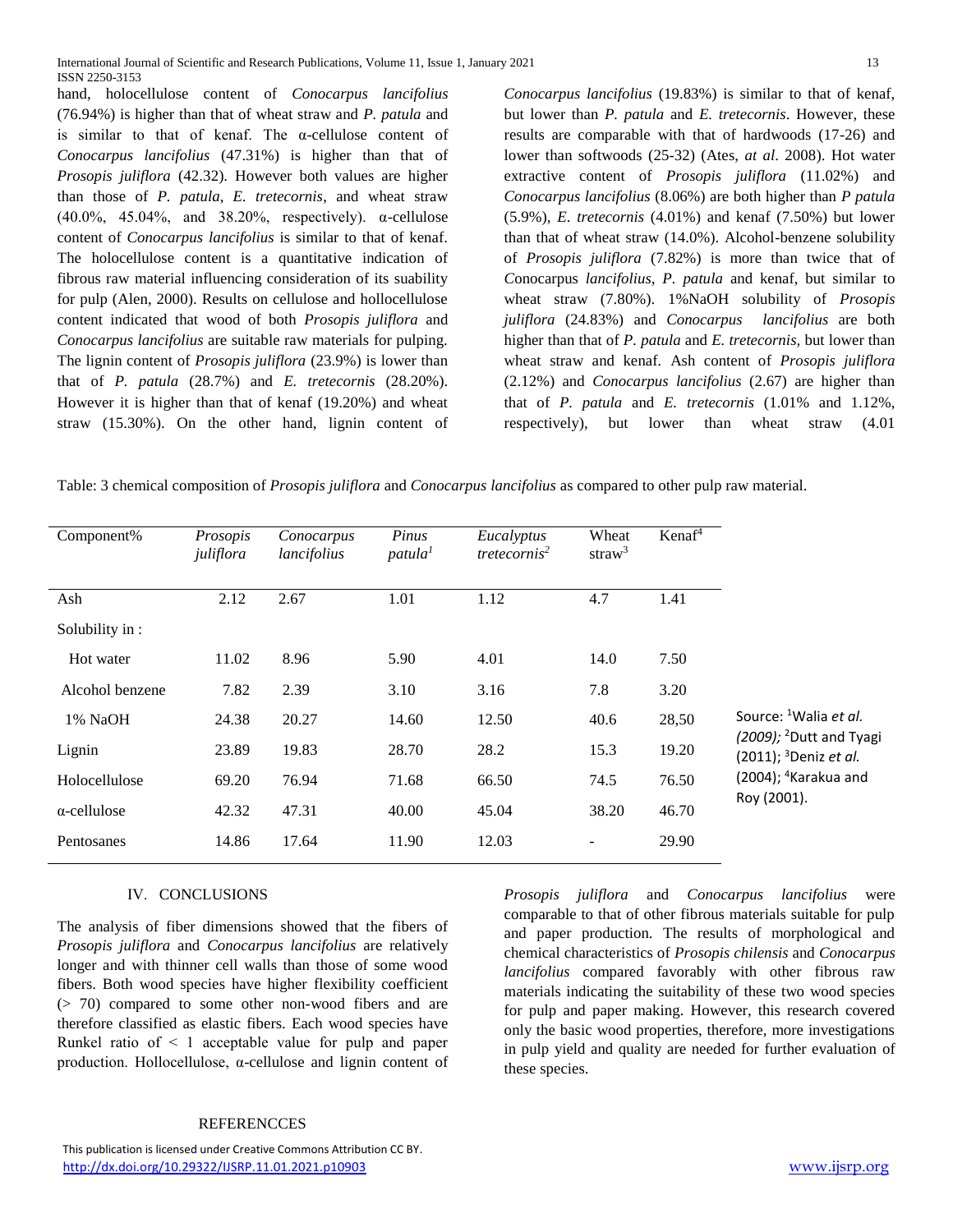ISSN 2250-3153

- Abdel Bari, E. (1980). The identity of the common \_\_\_\_\_mesquite *Prosopis species*. Forestry\_research \_\_\_\_\_Centre, Khartoum, Sudan
- Albert, S.; Padhair, A.; and Gndhi, D. (2011). Fiber \_\_\_\_\_properties of Sorghum halepense and \_\_\_\_\_\_its suitability for paper production. *Journal of*  \_\_\_\_\_*Natural Fibers*, 8(4), 263-271.
- Alen, R. (2000). *Structure and composition of wood,*  \_\_\_\_\_*Fabet Jyvaskyla*, Finland, pp11-23.
- Ajala, O. O.; and Noah, A. S. (2019). Evaluation of fiber
- characteristics of *Aningeria robusta* \_\_\_\_\_A. CHEV. wood for its pulping potentials. \_\_\_\_\_*Journal of Forestry Research and*
- *Management,* \_\_\_\_\_*Vol.16(1),90-97 –*
- Ates, S.; Ni, Y.; Akugl, M. and Tozluoglu, A. (2008). \_\_\_\_\_\_Characterization and evaluation of
- \_\_\_\_\_\_*Paulownia elongota* as a raw material for \_\_\_\_\_\_paper production. *African Journal of* \_\_\_\_\_\_*Biotechnology*, 7(22).
- Bektas, I.; Tutus, A. and Eroglu, H. (1999). A study of \_\_\_\_\_\_the suitability of Calabrian pine (*Pinus* \_\_\_\_\_\_*brutia*
- Ten.) for pulp and paper manufacture. \_\_\_\_\_\_*Turkish J. Agric. For., 23: 589-597*
- Bierman, J. C. (1996). *Handbook of pulping and paper*  making. 2<sup>nd</sup> edition, Academic Press, California, USA.
- Bosshard and Von Wendroff. (1966). *Conocarpus*  \_\_\_\_\_\_*lancifolius* and its possibilities in Sudan \_\_\_\_\_\_Forestry Research Centre, Sudan.
- Deniz, I., H. Kirci & S. Ates. (2004). Optimization of wheat straw *(Triticum durum)* kraft pulping. *Ind.*
- *Crops Prod. 19: 237–243.*
- Dinwoodie, J.M. (1965). The relationship between fiber morphology and paper properties: A \_\_\_\_\_\_Review of
- Literature. *Tappi Journal 48: 440-*\_\_\_\_\_\_*447.*
- Dutt, D. and Tyagi, C. H. (2011). Comparison of various morphological, chemical, making \_\_\_\_\_\_characteristics I*ndian*
- *Journal of Chemical* \_\_\_\_\_\_*Technology 18(2):145*-
- 151 Emerhi, E. A. (2012). Variations in
- anatomical \_\_\_\_\_\_properties of *Rhizophora racsmosa* (Leeem) \_\_\_\_\_\_and *Rhizophora Harrisonii* (G. mey) in Nigerian
- mangrove forest ecosystem. \_\_\_\_\_\_*International Journal of Forest, Soil and* \_\_\_\_\_\_*Erosion. 2(12).*
- Enayati, A.A., Hamzeh, Y. Mirshokraie S.A. and Molaii. M. (2009). Papermaking potential of
- Canola stalks. *BioResources 4: 245–*\_\_\_\_\_\_*256*  Franklin, G. L. (1954). A rapid method of softening wood for anatomical analysis.
- *Tropical* \_\_\_\_\_\_*Woods 88: 35–36.*
- Hurter, R. W. (2006). Agricultural residues. *TAPPI,*  \_\_\_\_\_\_*Nonwood Fibers Short Course Notes*
- Karakus, S. and Roy, D. N. (2001). Physical, chemical, soda pulping and paper making properties of

 This publication is licensed under Creative Commons Attribution CC BY. <http://dx.doi.org/10.29322/IJSRP.11.01.2021.p10903> [www.ijsrp.org](http://ijsrp.org/)

*21: 157-167*. Kpikpi W.M. (1992). Wood structure and paper \_\_\_\_\_\_making potentials of *Ricinodendron* \_\_\_\_\_\_*heudelotii* and *Albizia zygia* in relation to \_\_\_\_\_\_*Gmelina arborea* in Nigerian. *Journal of Botany*, 5: 41-50. Modes, K. S.; Ludwig, R. L.; Magnos Alan Vivian, M. A. and Stolberg, J. (2019). Wood quality of *Pinus patula Schltdl & Cham for the* pulp production. *Rev. Arvo Vol.43no.2* NAS (1983). Firewood crops. Vol. 1, NAS \_\_\_\_\_\_Washinngton. Ogunwusi, A. A. (2001). Variation in pulp \_\_\_\_\_\_characteristic of *Pinus caribaea*, Department of Resources Management, University of Ibadan, Ibadan, Nigeria, Oluwadare, A. O.; Ashimiyu, O. S. (2007). The Relationship between fiber characteristics \_\_\_\_\_\_and pulp-sheet properties of *Leucaena*  \_\_\_\_\_\_*leucocephala* (Lam.) De Wit*. Middle-East*  \_\_\_\_\_\_*Journal of Scientific Research Vol. 2 (2): 63-*\_\_\_\_\_\_*68.*  Panshin, A. J. and de Zeeuw, C. (1980). *Textbook of*  wood technology. 4th edition McGraw **Hill**, New York. Riki, J.T.B.; Sotannde, O. A. and Oluwadare, A. O. (2019). Anatomical and chemical properties of wood and their practical implications in pulp and paper production: A \_\_\_\_\_\_review*. Journal of Research in Forestry,*  \_\_\_\_\_\_*Wildlife & Environment. Vol. 11(3).*  Sadiku, N. A. and Abdukareem K. A. (2019). Fiber morphological variations of some Nigerian Guine savannah timber species. \_\_\_\_\_\_*Maderas. Ciencia technologia 21(2). 239-*\_\_\_\_\_\_*248*  Saeed, H. A. M.; Liu, Y.; Lucia, L. A.; Chen, H.. (2017). Characterization and evaluation of pulp and paper from Sudanese wood species for pulp and paper making. \_\_\_\_\_\_*International Journal of*\_*Recent Scientific*  \_\_\_\_\_\_*Research, Vol 8, issue 8.* Ververis, C., K. Georghiou, N. Christodoulakis, P. Santas & R. Santas.  $(2004)$ . Fiber dimension, lignin and cellulose content of various plant materials and their suitability \_\_\_\_\_\_for paper production. *Ind. Crops Prod.19:* \_\_\_\_\_\_*245–254.*  Walia, Y. K.; Kishore, K.; Vasu, D.; Gupta, D. K. (2009), Physio-chemical analysis of *Ceiba* \_\_\_\_\_\_*pentandra* (Kapok). *International Journal of* \_\_\_\_\_\_*Theoretical and Applied Sciences,* 1(2),15-18 Wimmer, R., Downes, G.M., Evans, R., Rasmussen, G. and French, J. (2002). Direct effects of wood characteristics on pulp and paper hand sheet properties of *Eucalyptus globulus*. \_\_\_\_\_\_*Holzforschung*, 56: 244-252

Kenaf as a function of \_\_\_\_\_\_growth. *J. Wood Chem. Technol*.